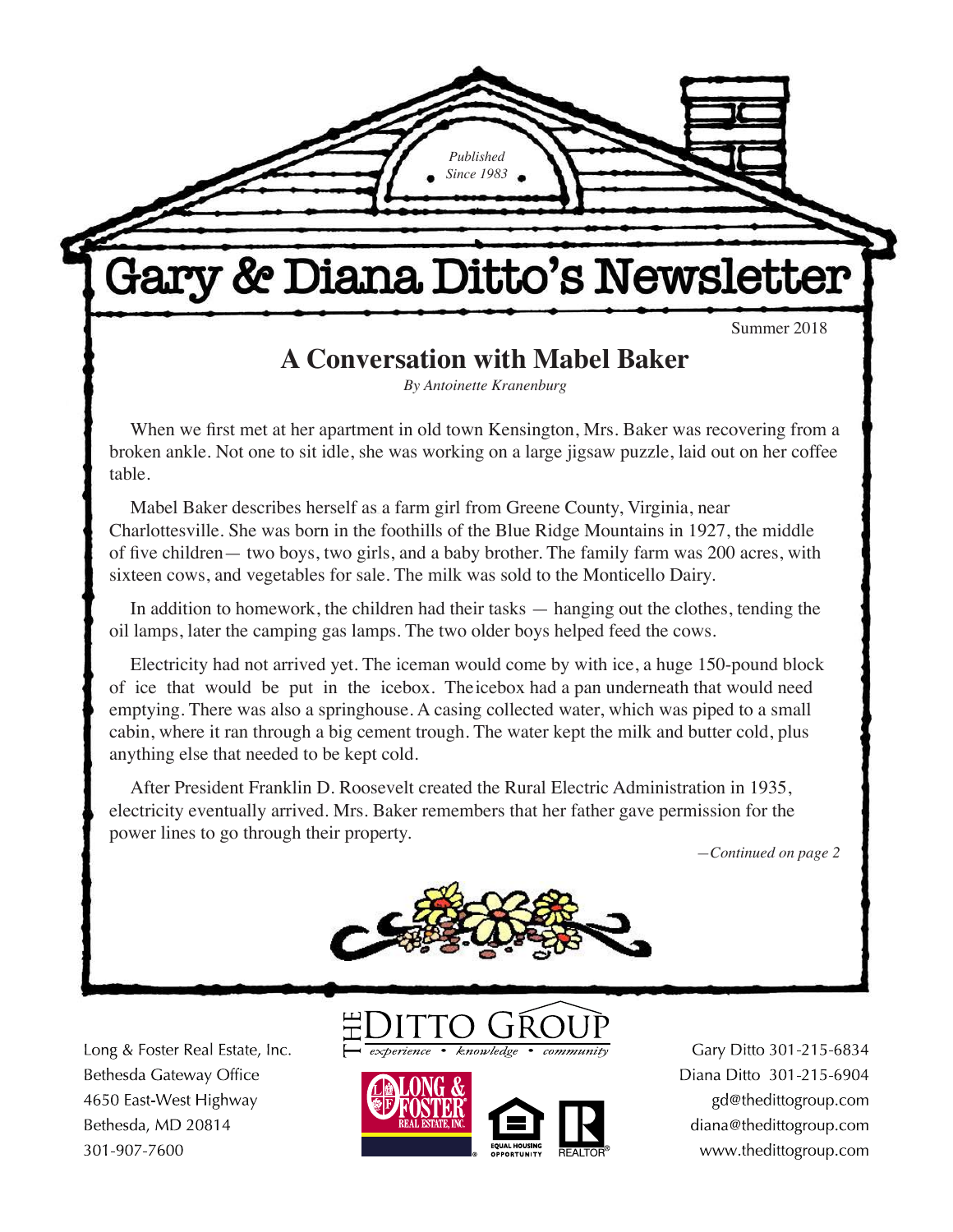#### *— Mabel Baker continued*

Mabel's father, "a farm boy, who had never been anywhere," was in France in the First World War, after being drafted. Her uncle, her mother's brother, was the first person drafted from Greene County. "Dad was a 'Wagoner,' who took equipment to the front, driving horses and cart."

During the Second World War her dad joined the Minutemen. Her oldest brother joined the Merchant Marine. Her second brother was exempted in order to work on the farm, and then joined the army and went to Japan after the war. Mabel learned how to identify airplanes and had a book showing all the insignia. She remembers thinking that "any plane flying over Greene County had to be lost!"

Mrs. Baker was not yet sixteen when she graduated from high school, so she took postgraduate courses until she turned sixteen an could get a work permit. She moved to Washington in 1943. She worked for the U.S. Department of Treasury in the War Savings Bond Unit, with her aunt, "who mothered her."

From her aunt's house on 44th Street near Brandywine, she would take the streetcar down Wisconsin Avenue to Q Street, then the bus across town to Union Station, to 18th Street and East Capitol Street near Lincoln Park. Having grown up in the country, she felt that the park was tiny. She'd think "poor kids."

Later she worked at the main Treasury building. She remembers watching President Roosevelt's funeral procession. "People were weeping." On her way to work she would meet Harry Truman, and she could see Margaret Truman go to the White House.

By age 19 she was working on Capitol Hill in the office of Congressman John J Delaney of New York. Her cousin Marie was his secretary and took care of her, because she "was still very country." After the Congressman died, she worked for the Judiciary Committee and the Ways and Means Committee, which she remembers as both interesting and grueling. She would attend hearings on multilateral trade agreements, do secretarial work, and attend George Washington University at night.

She and her husband both worked on the Hill and met in a Methodist youth group. They married in 1950 and lived in an apartment near the University of Maryland. After her husband finished his degree, they moved to "a tiny house with two tiny bedrooms" in a new development, Kensington Palisades. According to plan they lived there five years and "saved the G.I. bill for the big house," a brand new split-level house with a deep yard on Leslie Street, a short walk to school. That is where their four children grew up.

The couple joined St. Paul's United Methodist Church in 1952 and became active in peace and social justice activities. After her husband died, the house became too big and Mrs. Baker moved to old town Kensington. She enjoyed living in her spacious, bright apartment, and now the independent living at Kensington Park.

#### **Mabel Baker and the Friendship Club**

Kensington's Friendship Club is about community, fun, food, and friendship. There is no age requirement and the club is not political or religious.

The club's founders, Mabel Baker, Jan Bache, and Imogene Surrey, knew each other through peace and social justice activities at St. Paul's. They were concerned for older neighbors living in apartments near St. Paul's who did not drive. There were few Senior Centers in 1974, and they thought that social activities and a hot lunch would be a good thing.

The club has nurtured longtime friendships. When friends Mabel Baker, Maye Miles, Adda Clark, Marilyn Jenkins, and Ann Pfautz realized they were all born in 1927, they decided to celebrate with a Greatest Eighties Ladies birthday tea party at the Forest Glen Castle. They dressed in vintage furs, hats, and gloves in celebration of 1927, the year of their birth. The event was written up in the Gazette.

Mabel Baker and Maye Miles became friends riding the train to work every day from Forest Glen or Kensington to Union Station. Maye's father-in-law was the postmaster of the Forest Glen Post Office, which was in the Castle at Forest Glen, until it was closed in 1943. The certificate signed by Calvin Coolidge on January 16, 1926, shows Charles W. Miles as postmaster.



Friendship Club meetings take place on the second Tuesday of the month October through May at 11:30 a.m., at Heavener Hall for a potluck lunch followed by entertainment from  $1 - 2$  p.m. and an excursion in June. For more information and to volunteer, contact club president Erma McWilliams, 301-774-2742 or emcwill436@aol.com.

### **Fourth of July Bike Parade**

Polish up and decorate your bike, scooter, wagon or stroller for the 23rd Annual Bike Parade on Wednesday, July 4th. All kids and the young at heart are invited! Line up by 9:45 a.m. at St. Paul Park. The Bike Parade starts at 10 a.m. and follows a Kensington Volunteer Fire Department truck through the streets of Kensington.

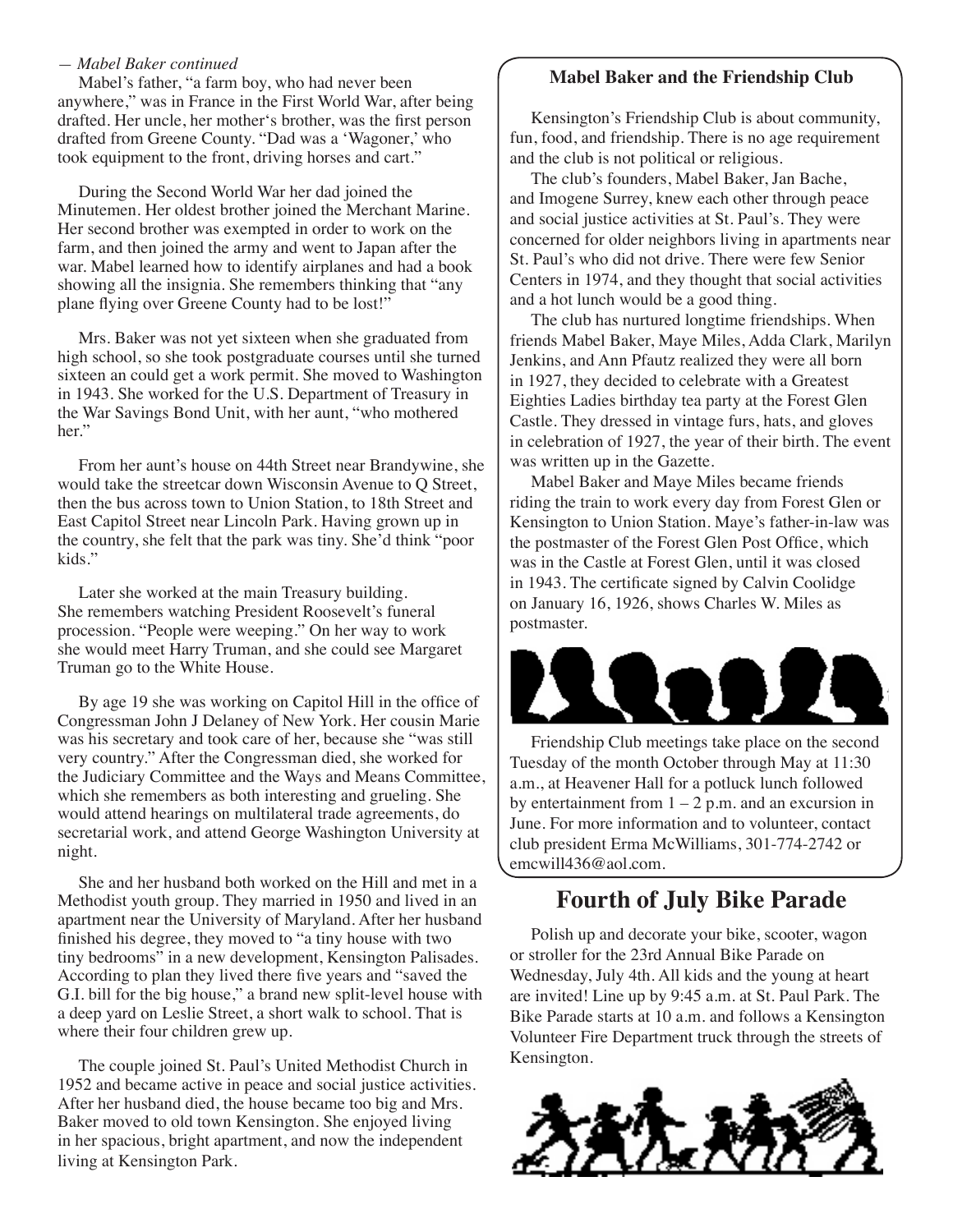

#### **Holy Cross Pre-K Expands to 3-Year Olds**

Holy Cross School is expanding its Pre-Kindergarten program to include 3-year olds. The program includes fullday and partial-day options. There are limited openings for the upcoming 2018/2019 school year. Contact the school office at 301-949-1699 to schedule a private tour and visit www.hcross.org for more. information.



**August Picnic in the Park** Saturday, August 11, 6 - 9 p.m. Warner Circle Park You are invited! KTown Ladies partners with Men's Book Club and Warner Circle Preservation Committee to bring families and friends together for food, beverages, and fun! For updates check KTown Ladies on Facebook.

### **Summer Movie Nights at St. Paul Park**

St. Paul Street and Plyers Mill Road



Bring a blanket and chairs for a family movie night hosted by the Kensington Volunteer Fire Department and the Town of Kensington. 6:00 –7:45 p.m. The event features the KVFD Safety House, fire demonstrations, and other activities. The movie starts promptly at 8:00 pm. Saturday, June 30th, 8 p.m. – *The Incredibles* (PG) Saturday, July 28th, 8 p.m. – *A Bug 's Life* (G) Saturday, August 25th, 8 p.m. – *The Croods* (PG)

Gary and Diana Ditto's Newsletter welcomes ideas and news items from community members. We are grateful to Mabel Baker for sharing her story. The editor is Antoinette Kranenburg of Kensington, assisted by Cherry Wunderlich.

## **KHS Summer Concerts**

Saturdays, 10 a.m. – 11 a.m. Howard Avenue Park



Kensington Park Elementary School Chorus started off this summer's concert series on June

2. The concerts are sponsored by the Kensington Historical Society, and held across from the Kensington Train Station Farmer's Market every Saturday throughout the summer! Coming up:

June 16th GP Jams – Eclectic Folk Pop

June 23rd Rita Clarke and the Naturals  $\sim$  Rhythm & Blues June 30th Scrub Pines ~ Traditional Americana

Check www.kensingtonhistory.org for schedule updates*.*

### **Special Events at the Library**

At Kensington Park Library

*Magician Abracadabra Alex* – Thursday, June 21, 2 - 3:45 p.m.

*Family Ukulele Play & Sing Along – Saturday July 14, 2 - 3* p.m.

At Noyes Library for Young Children:

*Under the Sea: Sharks* – Saturday June 16, 11 -11:45 a.m. *Mr. Jon* – Saturday July 21, 11 11:45 a.m. music, fun, dancing *Montgomery County Fair-See a Farm Animal* –

Saturday July 28, 11 -11:45 a.m.

*Groovy Nate* –Saturday August 4, 11 -11:45 a.m. music, puppet skits, movement, and comedy.

*The British Players present*

# "53rd Old Time Music Hall"

June 8 - 23, 2018 Kensington Town Hall 3710 Mitchell Street

The Old Time Music Hall returns! A Victorian Musical Comedy Review featuring glamorous dancers, a melodious chorus, sensational soloists, and lots of comedy, kept in line by Mr. Chairman, Malcolm Edwards, with their very own Cheeky Chappie, Albert Coia. Celebrate the 100th anniversary of the ending of WWI with British, American, and French songs!

Performances are June  $8 - 23$ , 2018, at 8 p.m. and at 2:30 p.m. on Sunday, June 17, and Saturday, June 16. The ticket price includes wine, beer, *s*oda, and nibbles. Order tickets at www.britishplayers.org or call 240-447-9863..

> KTown Food Truck Night 1st and 3rd Thursday 5 p.m. - 8 p.m. Armory Avenue, behind Safeway

Kensington's Food Truck Night is back every 1st and 3rd Thursday of the month through October. Bring the family and enjoy food trucks, music and community. Sponsored by the Kensington Business District Association.